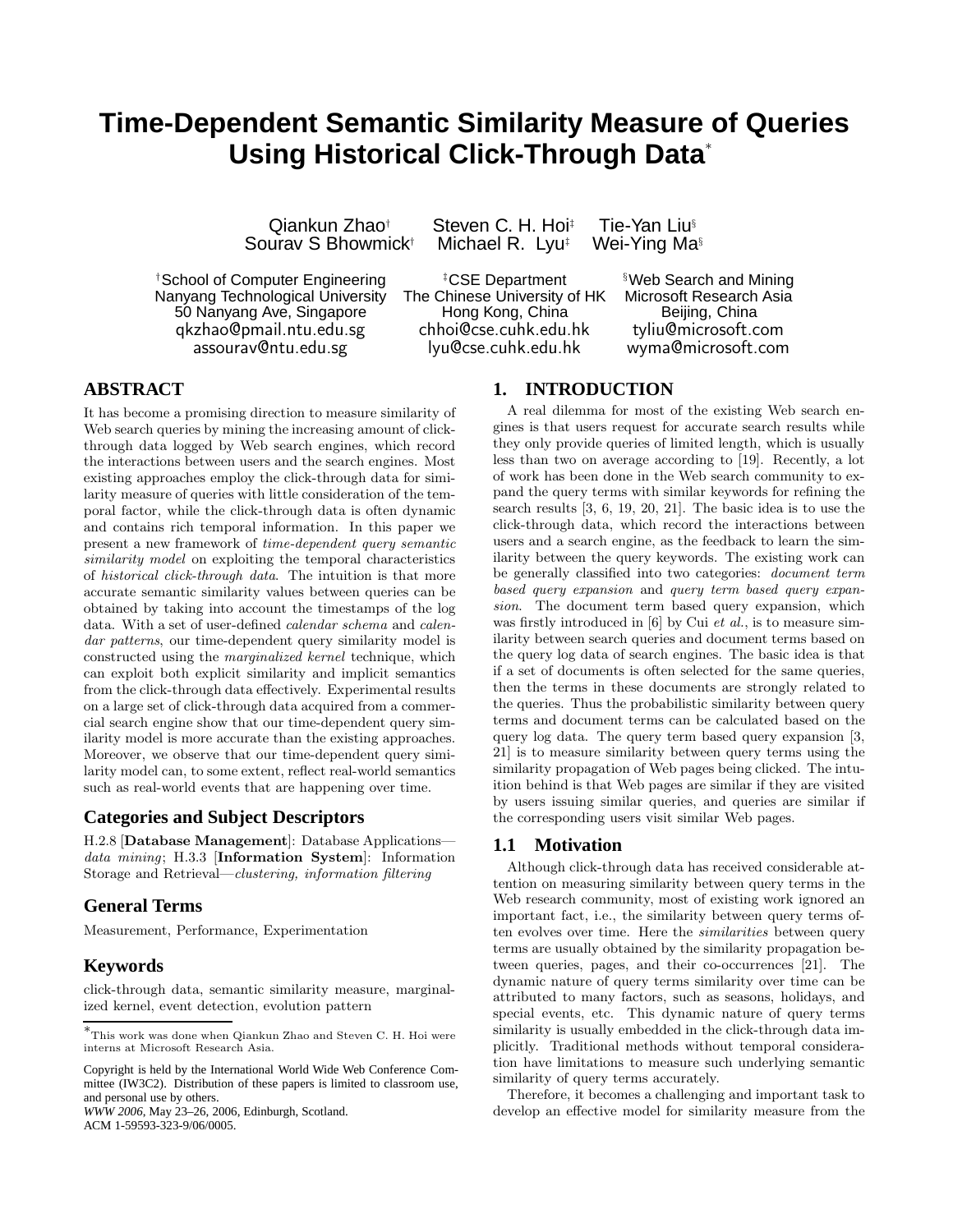

**Figure 1: Incremented and interval-based methods for similarity measure**

click-through data that can take advantage of the dynamic nature of queries and pages over time. In particular, two challenging issues are needed to be solved as follows:

- How to exploit the click-through data for semantic similarity measure of queries in terms of temporal consideration?
- How to develop an effective model that can reflect both explicit content similarity and implicit semantics between queries?

To address the challenging issues, let us first illustrate an example to compare two different approaches of measuring similarity between two queries over time in Figure 1. In the figure, the dotted line represents the first method that measures the similarity value at each time point based on all the click-through data available at that time. We refer to this method as the *incremented* approach. Different from the *incremented* approach, the other approach, as shown in the solid line, measures the similarity only by the clickthrough data given at that time interval. We refer to this method as the *interval-based* approach.

From the comparison, we see that the *interval-based* approach can better reflect the temporal factor than the *incremented* approach. For instance, in the *interval-based* approach, the similarity values of the second and third month are as high as *0.8*, while the similarity values in the fourth and fifth month are as low as *0.2*. But in the *incremented* approach, the similarity values from the second month to the fifth month are respectively *0.6, 0.68, 0.55,* and *0.48*. This shows that the similarity values in the *incremented* approach are relatively fixed, which usually cannot evidently reflect the dynamic nature of similarities between the query terms.

Hence, it is important to develop a similarity model that exploits the click-through data effectively in a *time-dependent* way. To this end, we propose a novel time-dependent framework to exploit the click-through data for semantic similarity measure between queries. An overview of our proposed framework is given in the following.

#### **1.2 Overview**

In this paper we suggest a time-dependent framework to measure the semantic similarity between Web search queries from the click-through data. More specifically, we propose a

novel *time-dependent query term semantic similarity model*, which can exploit the click-through data more effectively than traditional approaches such as the incremented approach shown in Figure 1. Our time-dependent model monitors the terms' similarity over the temporal dimension and attempts to discover the *evolution pattern* with the clickthrough data. Note that in this paper, the term *evolution pattern* of the query terms' similarity refers to how the similarity values vary over time.

The basic idea of our solution is to construct a model from the click-through data by partitioning the click-through data into sequences of sub-groups with respect to certain predefined *calendar schema* and *calendar patterns*. For example, to monitor query similarity that may change on a daily basis, the click-through data is partitioned into sequences of subgroups, where each sequence consists of click-through data of an individual day. Then, using proposed semantic similarity measure methodology based on the *marginalized kernel function*, a daily based temporal similarity model can be constructed. As a result, the time-dependent model can accurately reflect the daily based patterns such as large or small values of query similarities during the specific days.

Our proposed model can be used for more accurate and efficient query expansion for Web search engines. Our empirical results with the real-world click-through data collected from a commercial search engine show that our proposed model can model the evolution of query terms similarity accurately. In summary, the contributions of our work in this paper can be summarized as follows:

- To the best of our knowledge, we proposed the first time-dependent model to calculate the query terms similarity by exploiting the dynamic nature of clickthrough data.
- A probabilistic framework for constructing the timedependent query term similarity model is proposed with the *marginalized kernel*, which measures both explicit content similarity and implicit semantics from the click-through data.
- Extensive experiments have been done to evaluate the proposed similarity model using a large collection of click-through data collected from a commercial search engine.

The rest of the paper is organized as follows. In Section 2, we review related work of calculating the query terms similarity from the click-through data and temporal analysis of the click-through data. Section 3 presents our timedependent framework for semantic similarity measure of query terms in the context of query expansion, in which the timedependent model is formulated by a marginalized kernel. Section 4 provides our empirical evaluation, in which some empirical examples are shown from real-world click-through data and extensive experiments are conducted to evaluate the performance of our model. Section 5 discusses limitations and future work. Section 6 concludes this work.

## **2. RELATED WORK**

In this section, we review related work mainly in the following two aspects: query expansion with click-through data and temporal analysis of click-through data.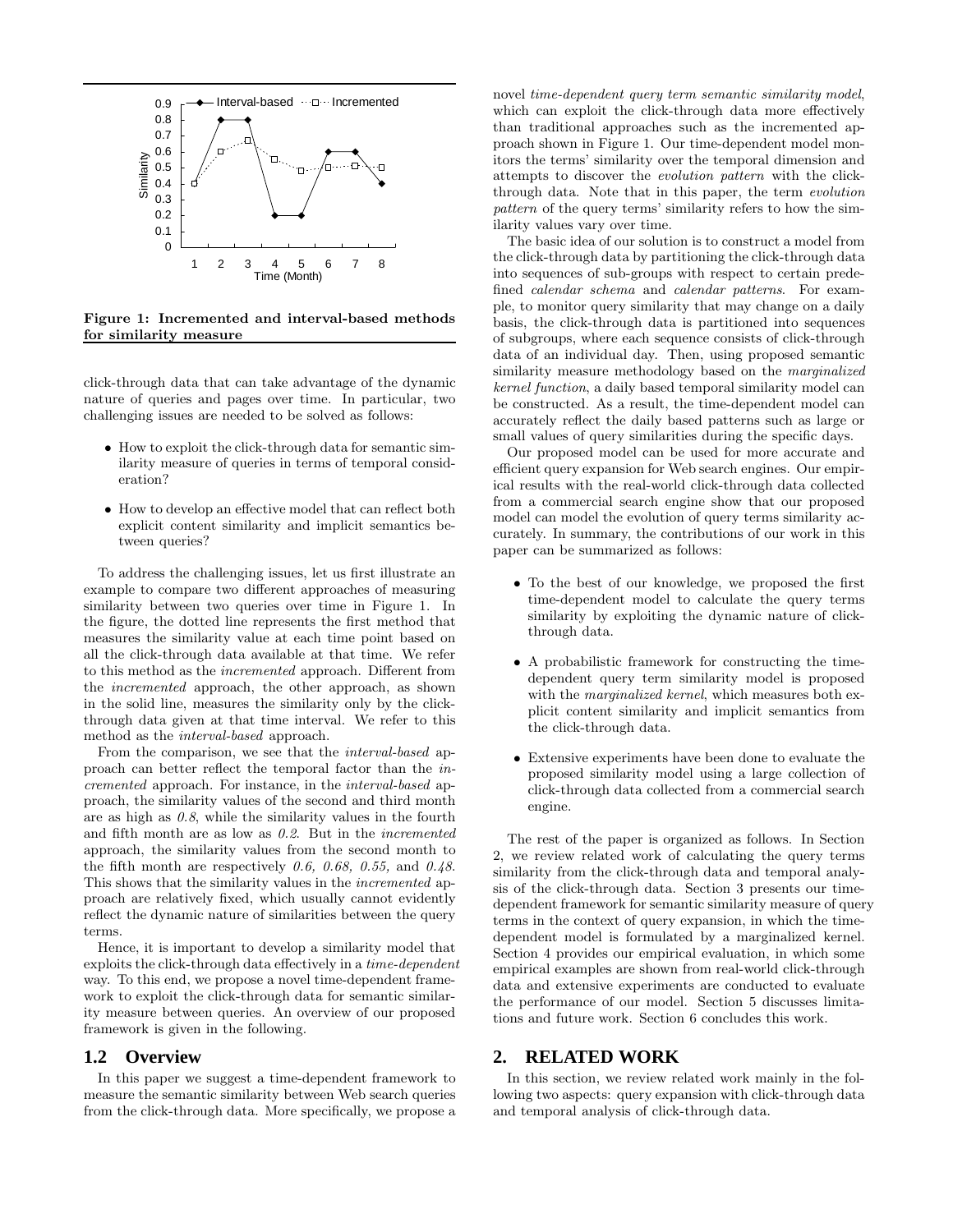Query expansion with click-through data is motivated by the well-known relevance feedback techniques, which modify the queries based on users' relevance judgments of the retrieved documents [1, 7, 10]. Typically, expansion terms are extracted based on the frequencies or co-occurrences of the terms from the relevant documents. However, it is difficult to obtain sufficient feedbacks since users are usually reluctant to provide such feedback information. Even though the pseudo-relevance feedback approach can partially alleviate the lack of feedbacks, it still suffers from the failure of the assumption that a frequent term from the top-ranked relevant documents will tend to co-occur with all query terms, which may not always hold [2, 20].

The click-through data has been studied for query expansion in the past [3, 6, 19, 21]. The existing work can be categorized into two groups. The first group is to expand queries with similar queries based on the assumption that similarity between queries may be deduced from the common documents the users visited by issuing those queries [3, 19, 21]. The second group is to expand queries with similar terms in the corresponding documents being visited in the history [6]. In addition to query expansion, click-through data has been used to learn the rank function as well [9, 12].

More recently, several efforts began to analyze the temporal and dynamic nature of the click-through data [4, 5, 13, 16]. In [4], Beitzel *et al.* proposed the first approach to show the changes of popularities on an hourly basis. With the categorization information of the Web queries, the results show that query traffic from particular topical categories differs from both the query stream as a whole and queries in other categories. Moreover, Shen *et al.* [13] proposed to investigate the transitions among the topics of pages visited by a sample of Web search users. They constructed a model to predict the transitions in the topics for individual users and groups of users. Vlachos *et al.* [16] suggested to identify similar queries based on the historical demand patterns, which are represented as time series using the best Fourier coefficients and the energy of the omitted components. Similarly, Chien and Immorlica [5] proposed to find semantically similar queries using the temporal correlation.

However, compared with the existing approaches above, our approach differs from them in the following important aspects. Instead of only discovering Web queries that have specific characteristics, such as burst and periodic queries in [16], our scheme models the similarity of queries based on the predefined *calendar schema* and *calendar patterns*. This makes our scheme more general in modelling the temporal feature of queries, which is difficult to be achieved by existing techniques. Further, our scheme also critically differs from the approach in [5], which attempts to figure out a unified similarity or correlation between two terms that may not exist for every case and may change rapidly in different situations of real-world environment. Moreover, different from other previous work on categorized Web queries [4, 13], which monitor the differences and transitions between queries from different categories in terms of the frequency of being issued, we focus on exploring queries in terms of their semantic similarity over time. Finally and importantly, in both [16, 5] and [4], only the frequency of the queries are considered, while in our approach both the queries and the corresponding pages being clicked are engaged, together with the relationships between queries and pages. Different from previous approaches, we propose a new time-dependent se-



**Figure 2: A Framework of Time-Dependent Semantic Similarity Measure Model between Queries**

mantic similarity model formulated by the marginalized kernels in a probabilistic framework to explore explicit content similarity and implicit semantics from the click-through data very effectively.

#### **3. THE TIME-DEPENDENT FRAMEWORK**

In this section, we propose a probabilistic framework to construct the time-dependent query similarity model. By exploiting the click-through data over time, a semantic similarity measure model is proposed based on the *marginalized kernel* technique [15]. Figure 2 illustrates the framework of our proposed semantic similarity model. The details of our framework will be discussed as the following. First, some preliminary definitions are given to describe click-through data and calendar pattern formally. Following these definitions, a probabilistic approach is proposed to measure content similarity between query terms. Then, we study an efficient clustering technique on the click-through data to acquire the implicit cluster semantics of the data. Lastly, the time-dependent semantic similarity model is formulated by the marginalized kernel function, which measures both explicit content similarity and implicit cluster semantics effectively from the click-through data.

#### **3.1 Click-Through Data & Calendar Pattern**

Click-through data, representing query log of Web search engines, keep the records of interactions between Web users and the searching engines. Similar to the transaction data in the supermarket, the click-through data consist of a sequence of users sessions in some format like <*IP address, query, clicked page, time*>. In the literature, there are two different ways to represent the click-through data. One way is to represent the click-through data as session databases where each session represents a pair of a query and a page that the user issued and clicked (hereafter, we call such pairs as *query-page pairs*) as shown in Table 1 [6, 19]. Note that the IP addresses are not shown in the table due to the privacy issue. Recently, some variants of this representation have been proposed by taking into account the rank of the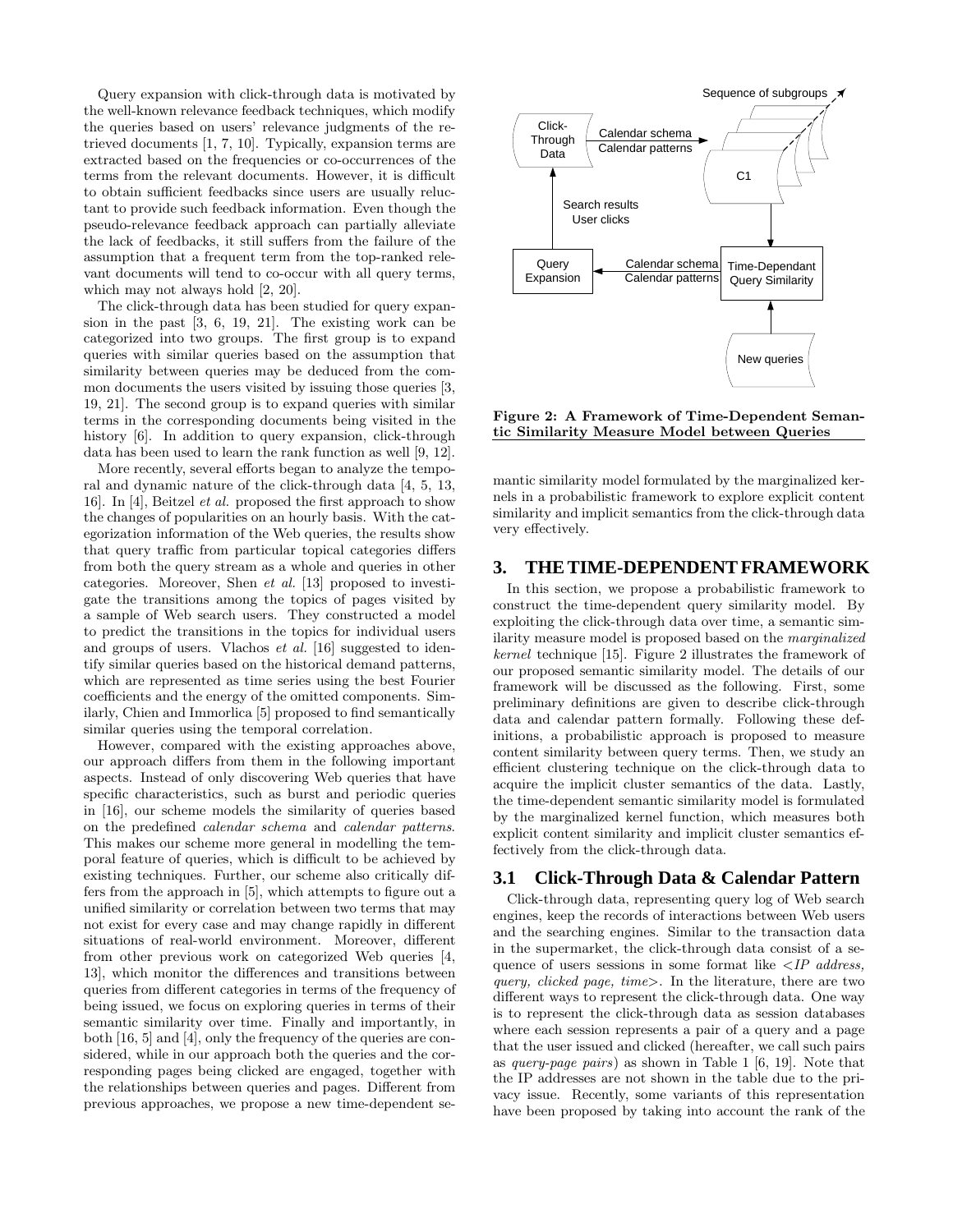| IP address  | Querv      | Page                    | Time           |
|-------------|------------|-------------------------|----------------|
| XXX.XXX.XXX | <b>BMW</b> | http://www.bmw.com      | 14:02 02112005 |
| XXX.XXX.XXX | <b>SVM</b> | http://svm.first.gmd.de | 15:31 03252005 |
| XXX.XXX.XXX | MSN        | http://www.MSN.com      | 21:14 02142005 |

**Table 1: Transaction representation of click-through data.**



**Figure 3: Bipartite graph representation of clickthrough data.**

page and the ID of the corresponding users [9, 14]. The other representation method is to use a bipartite graph, like the example in Figure 3, where the queries and pages are represented as two sets of nodes and the query-page pair co-occurrence relationships are represented as the edges between the corresponding nodes [3, 21].

We use the session database approach to represent the click-through data. Each session is represented as a triple  $\langle \vec{q}, p, \vec{t} \rangle$ , where  $\vec{q}$  represents the query being issued, p represents the pages being clicked, and  $\vec{t}$  represents the timestamp. Note that we use the vector representation for both the queries and timestamps. The reason is that, in this paper, the queries will be represented as a vector of related web pages that are led to by the queries. For the timestamps, with a fix *calendar schema*, they are represented as vectors as well. The key distinguishing feature of our query similarity measure is that rather than only using the querypage pairs, the corresponding timestamps are used as well. From the real query log data obtained from a commercial Web search engine, we observe that the granularity of the timestamps can be in mini-second. However, to analyze the temporal patterns of queries, the time granularity can be application dependent and query dependent. To make our framework flexible, we allow users to specify any types of *calendar-based patterns* they are interested in depending on their domain knowledge and application requirements. Formally, the *calendar schema* and *calendar-based pattern* are defined as follows:

Definition 1. **Calendar Schema:** *A calendar schema,*  $S = (R, C)$ *, is a relational schema R with a constraint C*, *where*  $R = (f_n : D_n, f_{n-1} : D_{n-1}, \cdots, f_1 : D_1)$ *, C is a Boolean valid constraint on*  $D_n \times D_{n-1} \times \cdots \times D_1$  *that specifies which combinations of the values in*  $D_n \times D_{n-1} \times \cdots \times D_1$ <br>*are valid. are valid.* ✷

Here each attribute  $f_i$  in the relation schema is a calendar unit name such as year, month, week, day, hour, etc. Each domain  $D_i$  is a finite subset of positive integers. C is a Boolean function specifying which combinations of the values in  $D_n \times D_{n-1} \times \cdots \times D_1$  are valid. For example, we may have calendar schema *(year:* {*2000, 2001, 2002*}*, month:* {*1, 2, 3,* ··· *,12*}*, day:* {*1, 2, 3,* ··· *, 31*}*)* with the constraint that evaluate  $\langle y, m, d \rangle$  to be "true" only if the combination gives a valid date. For instance,

 $<$  2000, 2, 15  $>$  is valid while  $<$  2000, 2, 30  $>$  is invalid. The reason to use the calendar schema here is to exclude invalid time interval due to the combinations of calendar units. Moreover, by modifying the constraint, users can further narrow down valid time intervals for application and query dependent reasons. Hereafter, we use ∗ to represent any integer value that is valid based on the constraint. For instance, if we use ∗ to represent months in with the above mentioned calendar schema, then ∗ refers to any integer value from *1* to *12*.

Definition 2. **Calendar Pattern:** *Given a calendar* schema  $S = (R, C)$ , a calendar pattern, denoted as  $CAP$ *is a tuple on* R *of the form* <  $d_n, d_{n-1}, \cdots, d_1 >$  *where*  $d_i \in D_i \cup \{ \mathbf{x} \}$  $d_i$  ∈  $D_i$  ∪  $\{*\}$ *.* 

For example, assume we are given the calendar schema  $\langle$  year, month, day  $>$ , then the calendar pattern  $\langle * , 1, 1 \rangle$ refers to the time intervals "the first day of the first month of every year". Similarly,  $\langle 2002, *, 1 \rangle$  represents the time intervals "the first day of every month in year 2002."

#### **3.2 Probabilistic Similarity Measure**

Different from the previous query expansion approaches that use the query log and the actual Web pages to extract similarity between terms in the query space and terms in the document space [6, 13], we only employ the query log. We propose a dual approach of the existing information retrieval model by representing each query term as a vector of documents, namely  $\vec{q} = \langle w_1, w_2, \dots, w_n \rangle$  in which  $w_i$  represents the projection weight on the i *th* page. In our paper, this weight is calculated from the *Page Frequency (PF)* and *Inverted Query Frequency (IQF)*, which are formally defined as follows:

DEFINITION 3. **PF.IQF:** *Given a query*  $\vec{q}$  *and a Web page*  $p_i$  *that has been clicked by users who issued*  $\vec{q}$  *via the search engine. Then, the Page Frequency (PF) and the Inverted Query Frequency (IQF) are defined as:*

$$
PF(\vec{q}, p_i) = \frac{f(\vec{q}, p_i)}{\sum_j f(\vec{q}, p_j)}, \, IQF(p_i) = \log \frac{|\vec{q}|}{| < \vec{q}, p_i > |}
$$

Here  $f(\vec{q}, p_i)$  is the number of times that page  $p_i$  has been clicked by users who issued the query  $\vec{q}$ .  $\sum_{i} f(\vec{q}, p_i)$  refers to the total number of times that the pages have been clicked by users who issued the query  $\vec{q}$ .  $|\vec{q}|$  refers to the total number of times that the query  $\vec{q}$  has been issued and  $| < \vec{q}, p_i > |$ refers to the times that the page  $p_i$  has been clicked by users who issued  $\vec{q}$ . As a result, the weight of page  $p_i$  is calculated as  $w_i = PF(\vec{q}, p_i) \times IQF(p_i)$ .

Based on the document weight vector representation, the similarity between two queries in content can be defined by a cosine kernel function as follows.

Definition 4. **Content Similarity Measure:** *Given*  $two$  queries  $\vec{q}_1$  and  $\vec{q}_2$ , their probabilistic similarity in con*tent, denoted as*  $K_{cos}(\vec{q}_1, \vec{q}_2)$ *, is defined as:* 

$$
K_{\cos}(\vec{q}_1, \vec{q}_2) = \frac{\vec{q}_1^T \vec{q}_2}{||\vec{q}_1|| \cdot ||\vec{q}_2||}
$$

Note that in the above similarity measure, all occurrences of queries and Web pages are considered to be equally important and the timestamps are not used.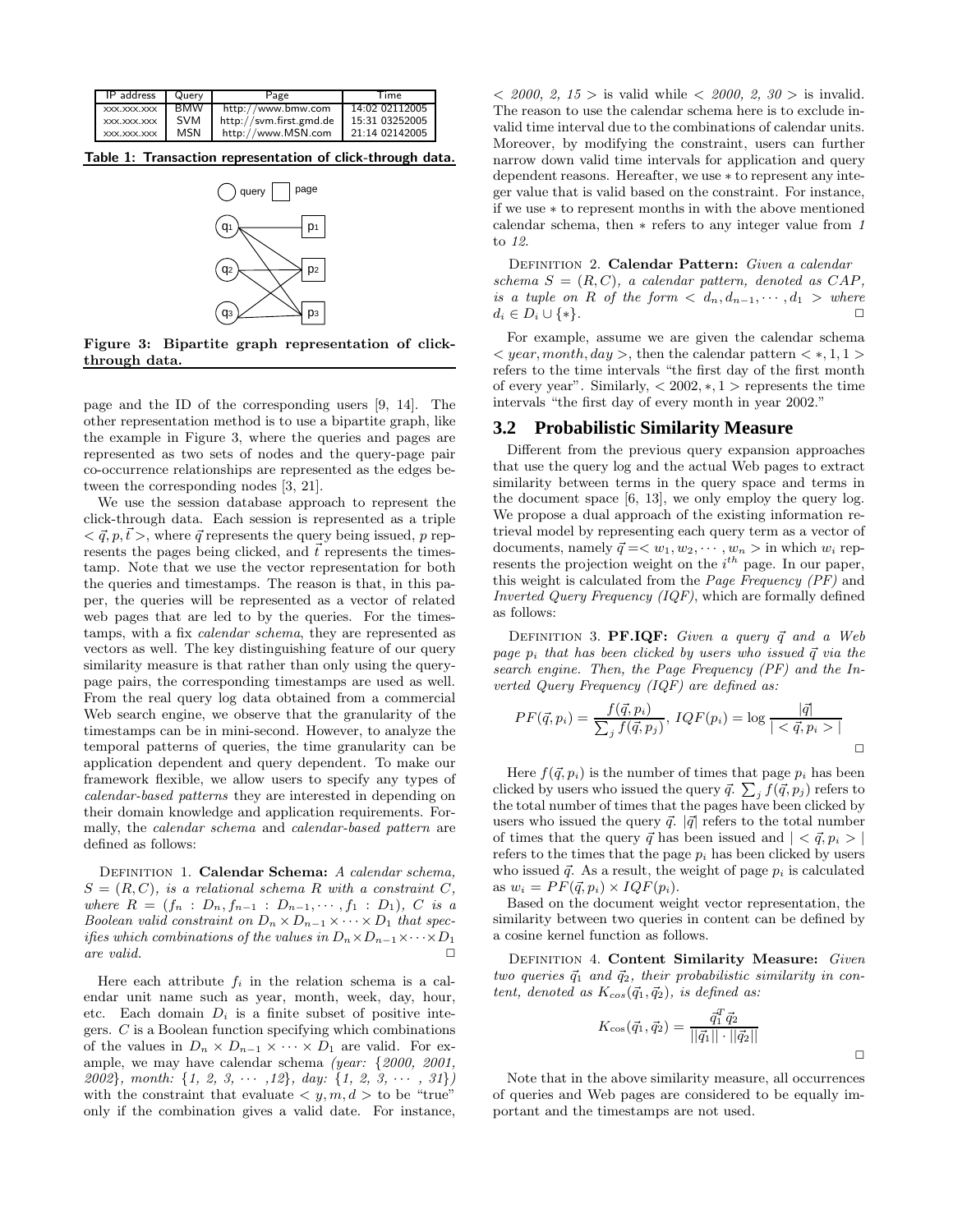## **3.3 Time-Dependent Semantic SimilarityModel**

Based on the content similarity measure and the calendar patterns proposed in the previous section, we now present the framework of the time-dependent query semantic similarity model. Before going into the details of our framework, let us first define the relationship between the timestamp and the calendar pattern to facilitate our following discussions as follows:

Definition 5. **Contained:** *Given a calendar pattern*  $d_1 < d_n, d_{n-1}, \cdots, d_1 >$  *denoted as CAP<sub>i</sub> with the corresponding calendar schema*  $S = (R, C)$ *. A timestamp*  $\vec{t}$  *is represented as* <  $d'_n$ ,  $d'_{n-1}$ ,  $\dots$ ,  $d'_1$  > *according to* R.  $\vec{t}$  *is contained in CAP<sub>i</sub>*, denoted as  $\vec{t} \prec \text{CAP}_i$ , if and only if  $\forall$  $1 \leq l \leq n, d'_{l} \in d_{l}$ .

For example, given a calendar pattern  $\langle *, 2, 12 \rangle$  with the calendar schema  $\lt$  week, day of the week, hour  $\gt$ , then the timestamp *2005-09-30 12:28* is not contained in this calendar pattern as it is not the second day of the week, while the timestamp *2005-09-26 12:08* is.

#### Definition 6. **Click-Through Subgroup (CTS):**

*Given a calendar schema* S *and a set of calendar patterns*  ${CAP_1, CAP_2, \cdots, CAP_m}$ , the click-through data can be *segmented into a sequence of click-through subgroups (CTSs)*  $\langle \langle CTS_1, CTS_2, \cdots, CTS_m \rangle$ , where all query-page pairs  $\langle \langle \vec{q}, p_i, \vec{t}_i \rangle \rangle \in CTS_l, \vec{t}_i \langle \langle \langle \langle \vec{r} \rangle \rangle \langle \vec{q} \rangle \langle \langle \vec{r} \rangle \langle \vec{r} \rangle \langle \vec{r} \rangle$ 

With the above definitions, in general, given a collection of click-through data, we can first partition the data into sequences of CTSs based on the user-defined calendar pattern and the corresponding timestamps. For example, given a weekly based calendar schema  $\langle$  week,  $day$   $>$  and a list of calendar patterns  $\langle *, 1 \rangle, \langle *, 2 \rangle, \cdots, \langle *, 7 \rangle$ , the clickthrough data will be partitioned into sequences of 7 CTSs  $\langle \text{CTS}_1, \text{CTS}_2, \cdots, \text{CTS}_7 \rangle$ , where  $\text{CTS}_i$  represents the group of click-through data whose timestamps are contained in the  $i^{th}$  day of the week.

After that, the query similarities are computed within each subgroup and are aligned into a sequence to show the patterns of historical change. At the same time, a model is generated, with which we can obtain the query similarities by inputting queries and timestamps. Given the above example, we can obtain the query similarity on each day of the week. Moreover, we can monitor how the query similarity changes over time within each week in a daily basis. Also, given two queries and the day of a week, the query similarity can be returned. Then, the process iterates for presenting the results and collecting the click-through data with users interactions. Hereafter, we focus on how to construct the time-dependent query similarity model based on sequences of click-through subgroups.

In order to learn the implicit semantics embedded in the click-through data, we first apply clustering techniques on the data to find the cluster information in each click-through subgroup. When the cluster results are obtained, we then formulate our semantic similarity model by the marginalized kernel technique that can unify both the explicit content similarity and the implicit cluster semantics very effectively. Before the discussion of our semantic similarity model, we first discuss how to cluster the click-through data efficiently. Let us first give a preliminary definition.

Definition 7. **Clusters of Click-Through Pages:** *Given a click-through subgroup, we can obtain clusters of click-through pages*  $\Omega = \{c_1, c_2, \cdots, c_k\}$  *by grouping the pages that are similar in semantics, where* k *is determined by some clustering algorithm.* 

In the literature, some clustering methods have been proposed to cluster Web pages in the click-through data using the query-page relation and propagation of similarities between queries and pages [3, 21]. In [3], an agglomerative clustering method is proposed. The basic idea is to merge the most *similar* Web pages and queries iteratively. Originally, the *similarity* is defined based on the overlaps of neighbors in the bipartite graph representation of the clickthrough data as shown in Figure 3.

For the efficiency reason, we adopt the agglomerative clustering method in [3]. In our clustering approach, neighbors in the bipartite graph are assigned with different weights instead of being taken as equal. The intuition is that the strength of the correlation between two query-page pairs may be quite different. For example, the strength of a querypage pair that co-occurs once should not be as equal as a query-page pair that co-occurs thousands of times. Hence, we represent the weights of the neighbors based on the number of times the corresponding query-page pairs co-occur. That is, the weight of a page for a given query is the number of times that page was accessed against the total number of times the corresponding query was issued. Similarly, the weight of a query for a given page is the number of times the query was issued against the total number of times the corresponding page was visited. Then each query is represented as a vector of weighted pages, and each page is represented as a vector of weighted queries. As a result, similarities between pages or queries are calculated based on the cosine similarity measure.

More details about the clustering algorithm can be found in [3]. Note that the clustering algorithm is applied on each of the click-through subgroups. Based on the clustering results, we now introduce the marginalized kernel technique, which can effectively explore the hidden information for similarity measure in a probabilistic framework [11, 15].

Definition 8. **Marginalized Kernel:** *Assume that a visible variable* x *is described as*  $x \in X$ *, where the domain* X *is a finite set. Suppose a hidden variable* h *is described*  $as\ h\in H$ , where H is a finite set. A joint kernel  $K_Z(z, z')$ *is defined between the two combined variables*  $z = (x, h)$  *and*  $z' = (x', h')$ . The **marginalized kernel** in X is defined by *taking the expectation with respect to the hidden variables as follows:*

$$
K(x, x') = \sum_{h \in H} \sum_{h' \in H} p(h|x)p(h'|x')K_Z(z, z')
$$

In the above definition, the terms  $p(h|x)$  and  $p(h'|x')$  are employed to describe the uncertainty of the hidden variables  $h$ and  $h'$  related to the visible variables x and  $x'$ , respectively. The marginalized kernel models the probability of similarity between two objects by exploiting the information with the hidden representations. Given the above definition of the marginalized kernel function, we employ it to formulate our time-dependent kernel function for semantic similarity measure of queries as follows.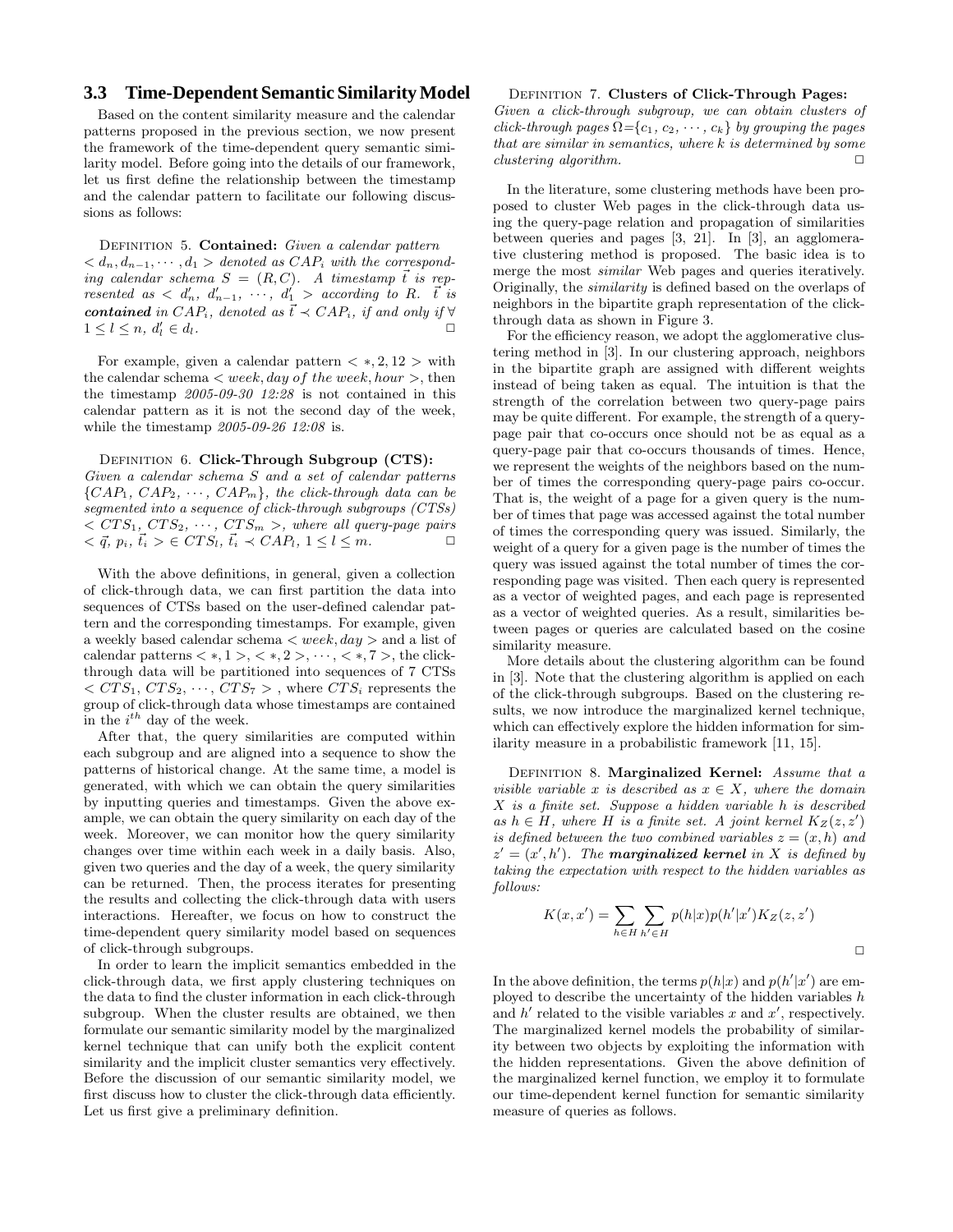Definition 9. **Time-Dependent Query Semantic** Similarity Measure: *Given two queries*  $\vec{q}$  and  $\vec{q}'$ , together with a specific timestamp  $\vec{t}$ , the time-dependent semantic *similarity between the two queries is measured by a timedependent marginalized kernel function*  $K_T(\vec{q}, \vec{q} | \vec{t})$  *as follows:*

$$
K_{T}(\vec{q},\vec{q}'|\vec{t})
$$
\n
$$
= \sum_{\forall c} \sum_{\forall c'} K_{Q} (Q_{c|t}, Q'_{c'|t}) p(c|q, t) p(c'|q', t)
$$
\n
$$
= K_{\cos}(q, q'|t) \left( \sum_{\forall c} \sum_{\forall c'} \varphi(c, c'|t) p(c|q, t) p(c'|q', t) \right)
$$
\n
$$
= K_{\cos}(q, q'|t) \left( \sum_{c \in \Omega(t)} p(c|q, t) p(c|q', t) \right)
$$
\n
$$
= \frac{q_{t} \bullet q'_{t}}{||q_{t}|| \times ||q'_{t}||} \left( \sum_{c \in \Omega(t)} p(c|q, t) p(c|q', t) \right)
$$
\n
$$
= \frac{q_{t} \bullet q'_{t}}{||q_{t}|| \times ||q'_{t}||} \left( \sum_{c \in \Omega(t)} p(c|q, t) p(c|q', t) \right)
$$
\n
$$
= \sum_{c \in \Omega(t)} p(c|q, t) p(c|c|, t) \left( \sum_{c \in \Omega(t)} p(c|c|, t) p(c|c|, t) \right)
$$

*where c* and *c'* are the guessed clusters given the queries,  $Q_{c|t} = (q, c|t)$  *and*  $Q'_{c'|t} = (q', c'|t)$ *.* K<sub>Q</sub> *is a joint kernel,*  $\varphi(c, c'|t)$  *is a function whose value is equivalent to 1 if*  $c$  *and*  $c'$  are the same and 0 otherwise, and  $q_t$  and  $q'_t$  are time*dependent query vectors.* 

In the above formulation, the joint kernel  $K_Q$   $(Q_{c|t}, Q'_{c'|t})$ is defined on the two combined query variables as follows:

$$
K_Q\left(Q_{c|t}, Q'_{c'|t}\right) = \varphi(c, c'|t) K_{\cos}(q, q'|t),
$$

where  $\varphi(c, c'|t)$  is a function to indicate whether c and c' are the same cluster of click-through data, and  $K_{\cos}(q, q'|t)$ is a time-dependent joint cosine kernel on the two timedependent query vectors  $K_{\cos}(q, q'|t) = \frac{q_t \cdot q'_t}{||q_t|| \times ||q'_t||}$ . Note that the query vectors are only computed on the subgroup  $CTS_i$ , to which the given timestamp  $\vec{t}$  belongs.

From the definition of time-dependent marginalized kernel, we can observe that the semantic similarity between two queries given the timestamp  $\vec{t}$  is determined by two factors. One is the time-dependent content similarity measure between queries using the cosine kernel function; another is the likelihood for two queries to be grouped in a same cluster from the click-through data given the timestamp.

#### **4. EMPIRICAL EVALUATION**

In this section we conduct a set of empirical studies to extensively evaluate the performance of our time-dependent query semantic similarity model. In the rest of this section, we first describe the dataset used in our evaluation and the experimental setup in our experiments. Then, we show several empirical examples to illustrate the real-world results using our time-dependent framework. After that, we discuss the quality measure metric used in our performance evaluation. Finally, the quality of the time-dependent query similarity model is evaluated under different scenarios.

## **4.1 Dataset**

A real click-through dataset collected from Microsoft MSN search engine is used in our experiments. The click-through data contains *15* million records of query-page pairs over *32* days from *June 16, 200*5 to *July 17, 2005*. The size of the raw data is more than *22 GB*. Note that the timestamps for each transaction is converted to the local time using the information about the IP address. In the following experiments, the entire click-through data is partitioned into



**Figure 4: Daily-based query similarity evolution**

subgroups based on the user-defined calendar schema and calendar patterns. For instance, given the calendar schema  $\langle$  hour, day, month  $\rangle$  with the calendar pattern  $\langle 1, *, * \rangle$ ,  $< 2, *, *>, \dots, < 24, *, *>,$  the click-through data is partitioned into a sequence of *24* subgroups, where each group consists of the query-page pairs occurred during a specific hour of everyday. Then, the average number of query-page pairs in each group is around *59,400,000*.

#### **4.2 Empirical Examples**

In this subsection, we present a set of examples of query term similarity evolution over time extracted from the real click-through data collected from MSN search engine. As there are many different types of evolution patterns, here we present some of the representatives.

Figure 4 shows the similarities for two query pairs ("kid", "toy") and ("map", "route") on a daily basis in the *32* days. We observe that the similarities changed periodically in a weekly basis. That is, the similarities changed repeatedly: starting low in the first few days of the week and ending high in the weekend. To reflect such time-dependent pattern, we apply our time-dependent query similarity model to the two query pairs. Here the calendar schema and calendar patterns used are  $\langle day, week > and < 1, *>, < 2, *>, \cdots,$  $< 7$ ,  $* >$ . Figure 5 shows the time-dependent query similarity measurement for the two query pairs in Figure 4. We can see that the time-dependent query similarity model can efficiently summarize the dynamics of the similarity over time on a weekly basis. However, as shown in Figure 6, the *incremented approach* cannot accurately reflect the highs and lows of the similarity values. Note that the calendar schema and calendar patterns used in the model are use-defined with related domain knowledge. With inappropriate calendar schema and calendar patterns, we may not be able to construct accurate time-dependent query similarity models. For instance, for the same query pairs, if we use  $\langle$  hour, day  $>$  and  $< 1, * >, < 2, * >, \cdots, < 24, * >$  as calendar schema and calendar patterns (shown in Figure 7). We can see that there are no predictable change patterns, hence there is no *hour of the day* based time-dependent model that can accurately model the similarity.

Figure 8 shows the similarity measurement for two query pairs ("weather", "forecast") and ("fox", "news") over one and a half day on hourly basis. We can see that box query pairs have two peak values in every day and this pattern repeatedly occur in the dataset. Based on this observation, we propose to model their similarity using the timedependent query similarity model with a hourly based cal-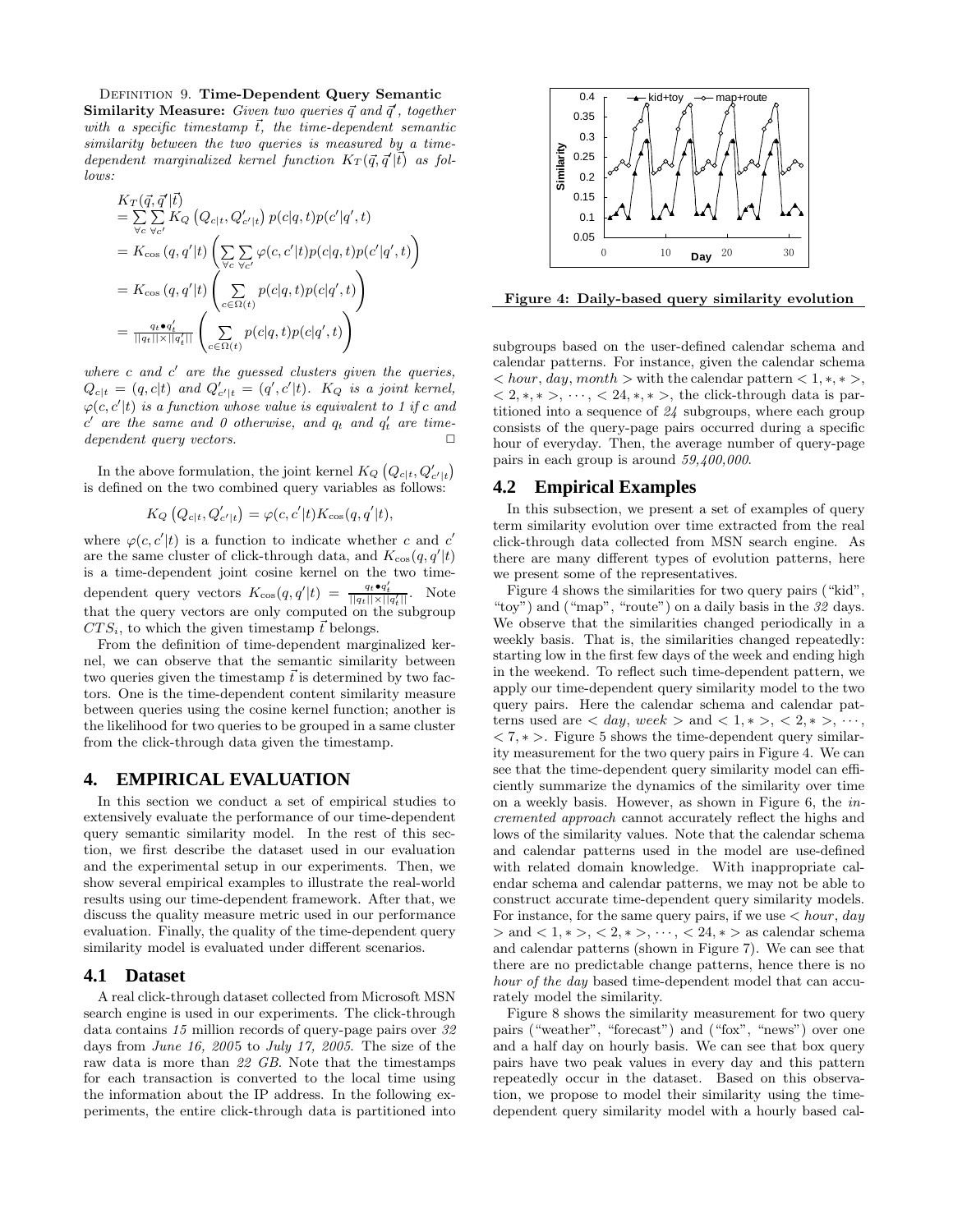

**Figure 5: Weekly-based time dependent query similarity model**



**Figure 6: Query similarity with incremented approach**

endar patterns. That is, the calendar schema and calendar patterns used are  $\langle$  hour, day  $>$  with  $\langle 1, * \rangle, \langle 2, * \rangle,$  $\cdots$ , < 24,  $*$  >. Figure 9 shows the time-dependent query similarity model. Similarly, Figure 10 shows the similarity values calculated using the *incremented approach*, which is clearly not accurate compare to the time-dependent similarity model.

Figure 11 shows the similarity measurement of two query pairs ("father", "gift") and ("firework", "show") on a daily basis. The corresponding similarity values extracted using the *incremented approach* are shown in Figure 12. We can see that the time-dependent model cannot be constructed for the two sets of query pairs from the data available in our collection. The reason is that to track event-based query pairs' similarity, e.g., the "father's day" based query pairs'



**Figure 7: Hourly-based query similarity evolution**



**Figure 8: Hourly-based query similarity evolution**



**Figure 9: Hourly-based time dependent query similarity model**

similarity, we need at least years' of click-through data since such events happen only once every year. Note that the previous examples, which can be modeled using the timedependent model, are within a time interval of *32* days such as weekly based and hour of the day based (our click-through dataset only contains data for *32* days).

## **4.3 Quality Measure**

To evaluate the quality of the time-dependent query similarity model, the dataset is partitioned into two parts. The first part consists of a collection of click-through data in the first few days, while the second part consists of the clickthrough data in the rest of *32* days. Note that the timestamps of click-through data in the first part must be earlier than the timestamps of the click-through data in the sec-



**Figure 10: Query similarity with incremented approach**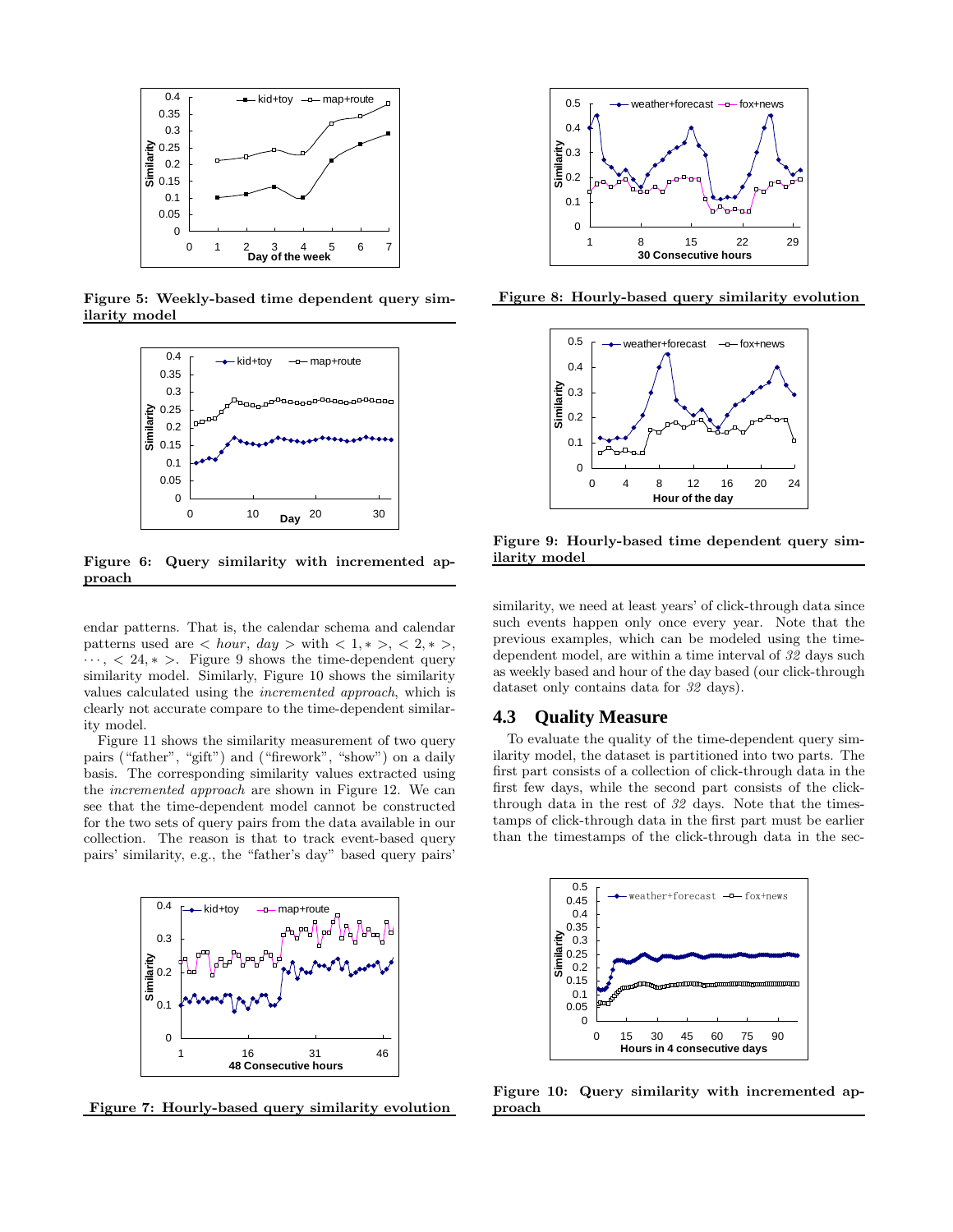

**Figure 11: Daily-based query similarity evolution**



**Figure 12: Query similarity with incremented approach**

ond part. The reason is that we will use the first part as training data to construct the time-dependent query similarity model, while the second part is used to evaluate the model. Moreover, partitioning of the click-through dataset also depends on the user-defined *calendar schema* and *calendar patterns*. For example, to build a weekly based model, the training data should at least cover a time duration of one week; a yearly based time-dependent model cannot be constructed using click-through data of a few days.

Once the time-dependent query similarity model is constructed, given a query pair, the similarity can be obtained by matching the corresponding *calendar patterns* in the model. For example, with the weekly based query similarity model as shown in Figure 5, the query similarity between "kid" and "toy" can be derived based on the day of the week. We call the similarity derived from the model as *predicted similarity*.

Then, the predicted similarity value is compared with the exact similarity value calculated using the actual dataset. For example, with a weekly based similarity model constructed using the dataset in the first two weeks, the query similarity on the third Monday can be predicted, denoted as S . Then, the exact similarity is calculated with the dataset in the third Monday. Given the predicted similarity value  $S'$ and the exact similarity value S, the *accuracy* of the model is defined as  $\frac{|S-S'|}{S}$ , where  $|S-S'|$  is the absolute difference between the two values. Similarly, for the incremented approach, the same definition of accuracy is used so that we can compare the two approaches.

In the following experiments, a set of *1000* representative query pairs is selected from the query page pairs that have similarities larger than  $0.3$  in the entire click-through data. Some of them are the top queries in the week or month, some

| Triining data | Test in q data | Accuracy |
|---------------|----------------|----------|
| 10            | つつ             | 0.784    |
| 15            |                | 0.873    |
| 20            |                | 0.892    |
| 25            |                | 0.921    |
|               |                | 0.968    |

**Table 2: Quality of the Time-dependent model (1)**

are randomly selected, while others are selected manually based on the related real world events such as "father's day" and "hurricane". Note that the accuracy values shown below are the average accuracy values of all the testing query pairs.

## **4.4 Performance Evaluation**

To evaluate the accuracy of the time-dependant query similarity model, three sets of experiments have been done. Firstly, the sizes of the data collections that are used to construct and test the time-dependant query term similarity model are varied. For example, we use the first twenty days as training data and use the eleven days left as testing data or we use the first thirty days as training data and use the last day left as testing data, etc. Note that as the size of the testing data increases, the distance between the training data and test data increases as well. Secondly, only the size of the data collection that is used to constructing the time-dependent model is varied. Whereas the testing data is always the other day followed the dataset being used. For example, we use the first twenty days as training data and use data in the 21*st* day as testing data. Thirdly, the *distance* between the training data and testing data is varied while the sizes of the training data and testing data are fixed. Note that the *distance* between the two data collections is the distance between the latest query-page pairs in the two collections. For instance, we can use the first twenty days as training data and use data in the 21*st* day as testing data for the case where *distance* is *1*. If the *distance* is *2*, then data in the  $22^{nd}$  is used for testing. Note that all possible combinations of training and testing data that satisfy the distance constraint are used and the average accuracy values are presented. In the following experiments, if not specified, the calendar schema  $\langle$  hour, day, month  $>$  is used with the calendar pattern  $< 1, *, *>, < 1, *, *>, \cdots, < 24, *, *>.$ 

Table 2 shows the quality of the time-dependent query similarity model by varying the sizes of data that are used for constructing the model and testing the model. We can see that when the size of the training data increases and size of the testing data decreases, the accuracy of the timedependent model increases as well. When the sizes of the training and testing data are similar, the accuracy can be as high as 87.3%. Note that here all the click-through data in the *32* days are used. We use the first part of the data as training data and the rest as testing data. The reason behind may be that when the training is not large enough to cover all the possible patterns, then the time-dependent model may not be able to produce accurate results.

Figure 13 shows the quality of the time-dependent query similarity model by varying the size of data that is used for construction the model and fixing the size of data that is used for testing to *1*. Three different calendar schemas and calendar patterns are used as well. We can see that when the size of the training data increases, the accuracy of the time-dependent model increases as well. This fact is just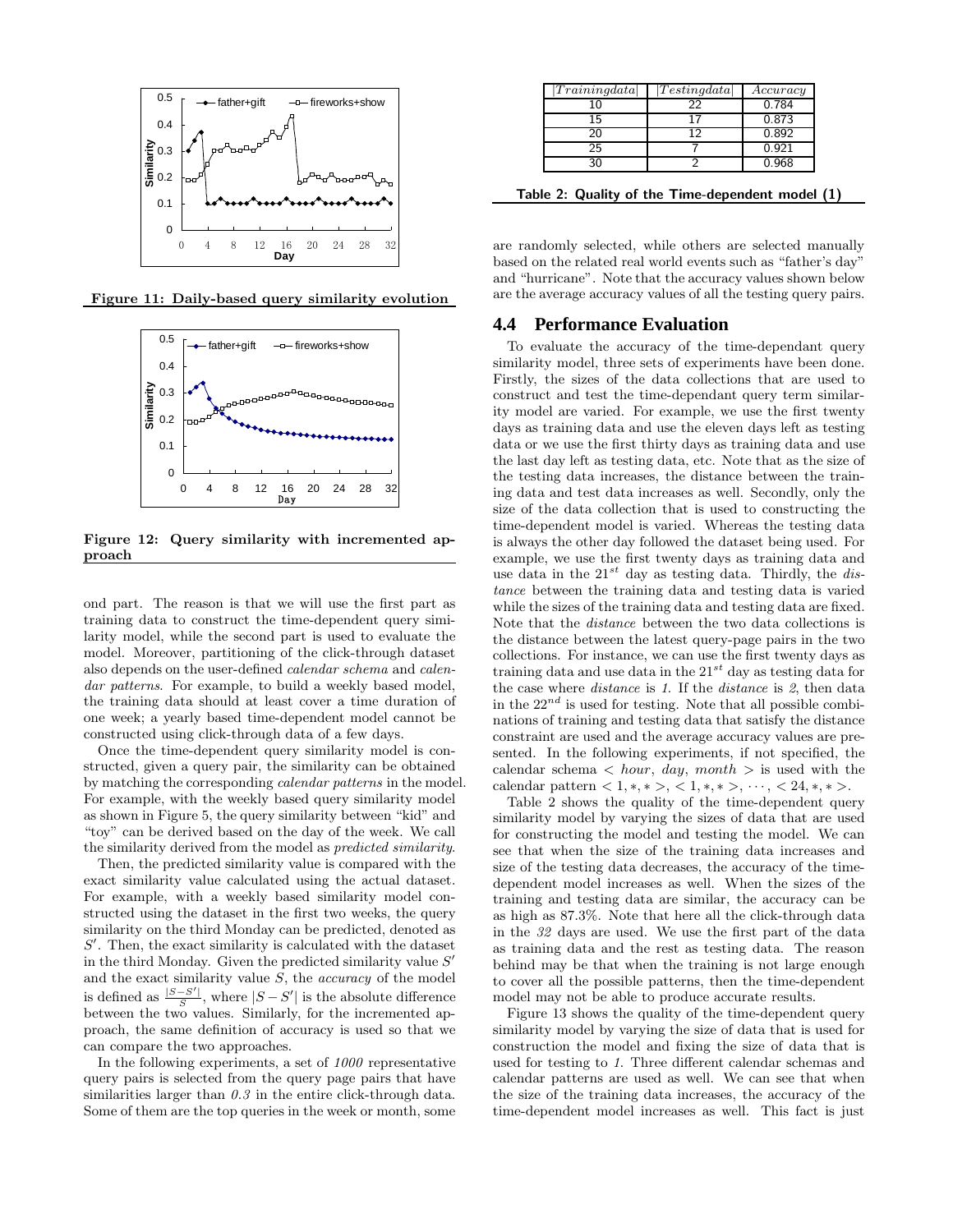

**Figure 13: Quality of the Time-dependent model (2)**



**Figure 14: Quality of the Time-dependent model (3)**

as we expected: as the size of the training data increases, performance of the model is expected to increase.

Figure 14 shows how the quality of the time-dependent query similarity model changes by varying the time distance between the data collection that is used for testing and the data collection used for constructing the model. For example, when the distance is *1* and the training data size is *10*, we summarize all the accuracy values that use the *i* to  $10+i$  days as training and use the  $10+1+i$  as testing. We can see that when the distance increases, the accuracy of the time-dependent model decreases. At the same time, when the size of the training data increases, with the same distance, the accuracy value may increase. The reason behind this set of data shows that the time-dependent model is more accurate if the most recent data is incorporated as the time-dependent model may be modified.

Moreover, we implemented an incremented query similarity model and compare the prediction accuracy with the time-dependant approach. Note that for the two approaches both the data that are used for building the model and the data that are used for testing are the same (The first part of the data is used for training and the rest is used for testing). In the following experiments, three calendar schema and calendar pattern pairs are used. The calendar schema and calendar patterns are  $\langle$  hour, day, month  $\rangle$  with  $\langle 1, *, * \rangle$ ,  $< 2, *, *>, \dots, < 24, *, *>, *hour, day, month* > with$  $<*,1,*>,<*,2,*>,\cdots,<*,31,*>;\,\text{and}$ with  $\langle 1, * \rangle, \langle 2, * \rangle, \cdots, \langle 7, * \rangle$ . We use the  $1000$ sampled query pairs for performance evaluation.

Figure 15 shows the comparison of quality about the similarity values obtained using the incremented approach and the time-dependent model. Note that the size of the training data is varied from 1/4 of the dataset to 7/8 of the dataset as well, while the rest is used for testing. We can see that when the intervals in the calendar schema become larger, the



**Figure 15: Quality of the Time-dependent model (4)**

quality of the time-dependant model decreases. This is because we only use a click-through data of *32* days, which can produce satisfactory results with the hourly and daily based calendar patterns. Yet, the quality of the time-dependent model is generally better than the incremented approach. Moreover, we observe that for some calendar schema based time-dependent query similarity model, the accuracy of the model decreases dramatically when the size of the training data decreases, especially for the daily based calendar schema. The reason is that the size of our data collection is not large enough, thus when the size of the training data decreases it cannot cover every possible day in one month (requires at least 31 days of training data).

## **5. DISCUSSIONS AND FUTURE WORK**

The experiments show that for most query pairs, the similarities are time-dependent and the time-dependent model can produce more accurate similarity values compared to the incremented approach. Besides the time dimension that affects the similarities between queries, there are other factors such as user groups, locations, and topic context, etc. In this paper, we have focused on incorporating the time dimension. In the future work, we will incorporate other factors mentioned above into the query similarity model. Two extended models are presented as follows.

Personalized time-dependent query similarity model: Beside the time dimension, user groups play an important role in determining the similarities between queries. This is based on the observation that different users have different search habits and have different query vocabularies [8]. For example, some users search about news and business information in the morning and entertainment information in the night, while others may have the reverse habits. Also, to describe the same object or event, people come from different background usually use different query terms. The personalized time-dependent query similarity model is to combine the user information together with the temporal information to build an accurate query similarity model that can be used for improving the personalized search experience.

Spatial-temporal-dependent query similarity model: Similar to the user groups, the spatial location [17, 18] of the queries and Web pages may affect the similarities between queries. For example, for the same object, users in the United States may have different information need compared to users in Asia. Also, contents of Web pages that are created by people in the United States may use different vocabularies compared to those created by people from Asia. By combining the spatial and temporal informa